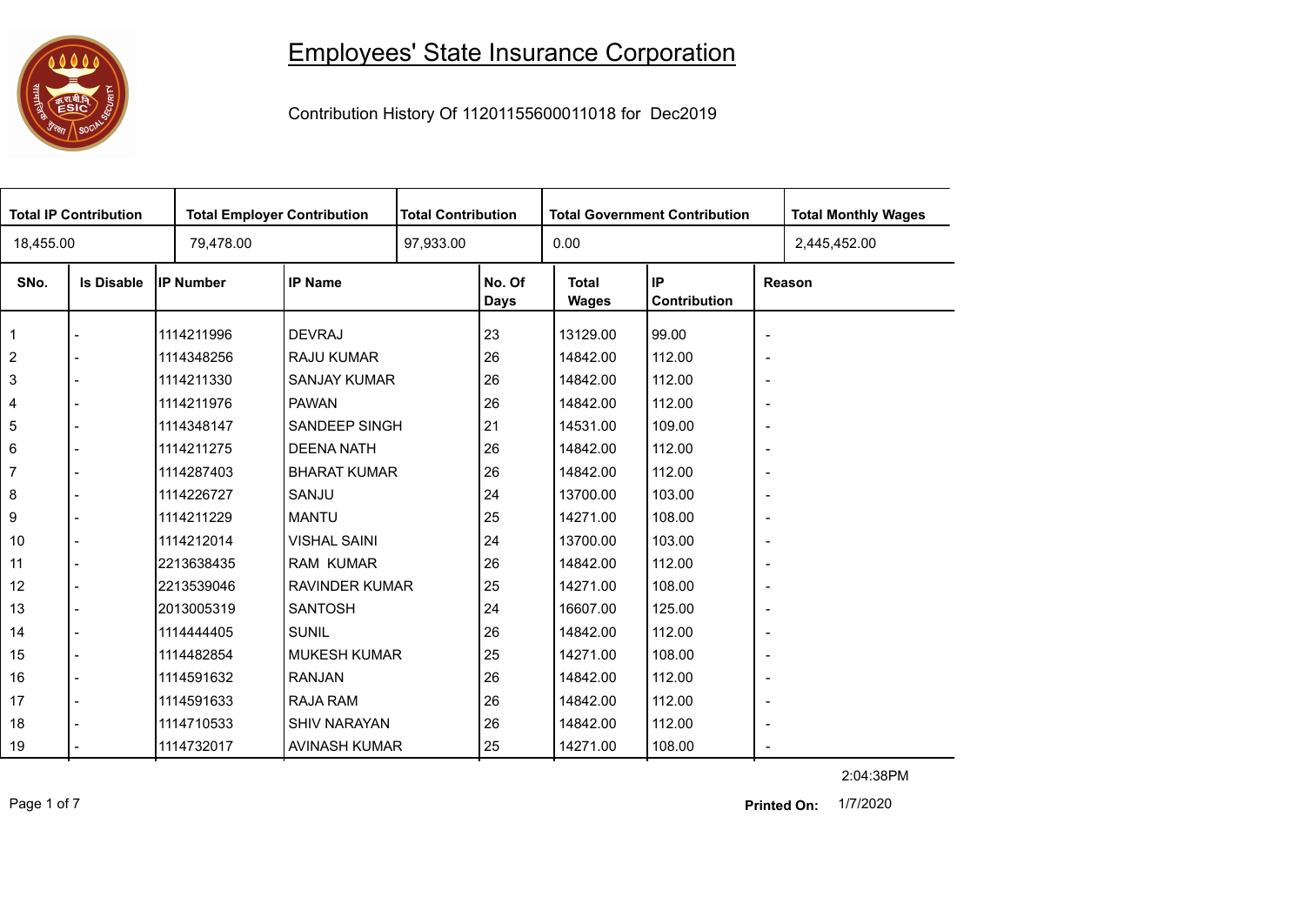| SNo. | <b>Is Disable</b>        | <b>IP Number</b> | <b>IP Name</b>                  | No. Of<br><b>Days</b> | Total<br><b>Wages</b> | $\sf IP$<br>Contribution | Reason                   |
|------|--------------------------|------------------|---------------------------------|-----------------------|-----------------------|--------------------------|--------------------------|
| 20   |                          | 1114732018       | <b>ASHA DAS</b>                 | 26                    | 14842.00              | 112.00                   |                          |
| 21   |                          | 1114755817       | SUDHA DEVI                      | 26                    | 14842.00              | 112.00                   |                          |
| 22   | $\overline{a}$           | 1114827115       | <b>RAVINDRA</b>                 | $\mathbf{0}$          | 0.00                  | 0.00                     | On Leave                 |
| 23   |                          | 1114897129       | SHRVAN KUMAR MANDAL             | 26                    | 14842.00              | 112.00                   | $\overline{\phantom{a}}$ |
| 24   |                          | 1114929226       | <b>SACHIN KUMAR</b>             | 0                     | 0.00                  | 0.00                     | On Leave                 |
| 25   | $\overline{a}$           | 1114929236       | <b>SAVITRI</b>                  | 26                    | 14842.00              | 112.00                   |                          |
| 26   | $\overline{a}$           | 1114929247       | <b>SONU KUMAR</b>               | 23                    | 13129.00              | 99.00                    |                          |
| 27   |                          | 1114929250       | <b>UTTAM SINGH</b>              | 21                    | 11988.00              | 90.00                    |                          |
| 28   | $\overline{\phantom{a}}$ | 1115050846       | <b>ARUN KUMAR</b>               | 26                    | 14842.00              | 112.00                   |                          |
| 29   |                          | 1115093056       | PAVNESH KUMAR                   | 26                    | 14842.00              | 112.00                   |                          |
| 30   |                          | 1115093049       | SUBHASH CHANDRA                 | 20                    | 11417.00              | 86.00                    |                          |
| 31   |                          | 1115112932       | <b>DILIP KUMAR</b>              | 26                    | 14842.00              | 112.00                   |                          |
| 32   |                          | 1114382611       | <b>NARENDRA SINGH</b>           | 14                    | 7992.00               | 60.00                    |                          |
| 33   |                          | 1115201020       | <b>ARUN YADAV</b>               | 26                    | 14842.00              | 112.00                   |                          |
| 34   |                          | 1115201046       | <b>ANITA</b>                    | 25                    | 14271.00              | 108.00                   |                          |
| 35   | $\overline{a}$           | 1115219688       | <b>MANISH KUMAR</b>             | 25                    | 14271.00              | 108.00                   |                          |
| 36   | $\blacksquare$           | 1115219682       | <b>KAPIL</b>                    | 26                    | 14842.00              | 112.00                   |                          |
| 37   |                          | 1115256045       | <b>PYARE LAL</b>                | 24                    | 13700.00              | 103.00                   |                          |
| 38   | $\overline{a}$           | 1115270867       | PREMNARAYAN                     | 26                    | 14842.00              | 112.00                   |                          |
| 39   |                          | 1115270875       | <b>CHANDNI</b>                  | 26                    | 14842.00              | 112.00                   |                          |
| 40   |                          | 1115270881       | <b>SURAJ KUMAR</b>              | 23                    | 13129.00              | 99.00                    |                          |
| 41   | $\blacksquare$           | 2013713287       | <b>SARVINDER</b>                | 22                    | 12559.00              | 95.00                    |                          |
| 42   |                          | 1014040234       | <b>BABITA</b>                   | 25                    | 14271.00              | 108.00                   |                          |
| 43   | $\overline{a}$           | 1114806728       | MD RIZWAN ALAM                  | 25                    | 14271.00              | 108.00                   |                          |
| 44   |                          | 1115396112       | <b>KARTIK</b>                   | 12                    | 6850.00               | 52.00                    |                          |
| 45   |                          | 1115396117       | RAGHUNANDAN KUMAR               | 26                    | 14842.00              | 112.00                   |                          |
| 46   |                          | 1115433634       | <b>RAKESH KUMAR</b>             | 26                    | 14842.00              | 112.00                   |                          |
| 47   |                          | 1115455368       | <b>NAMDEV</b><br><b>SURUCHI</b> | 26                    | 14842.00              | 112.00                   |                          |
| 48   |                          | 1115455377       | <b>HARISH KUMAR</b>             | 25                    | 14271.00              | 108.00                   |                          |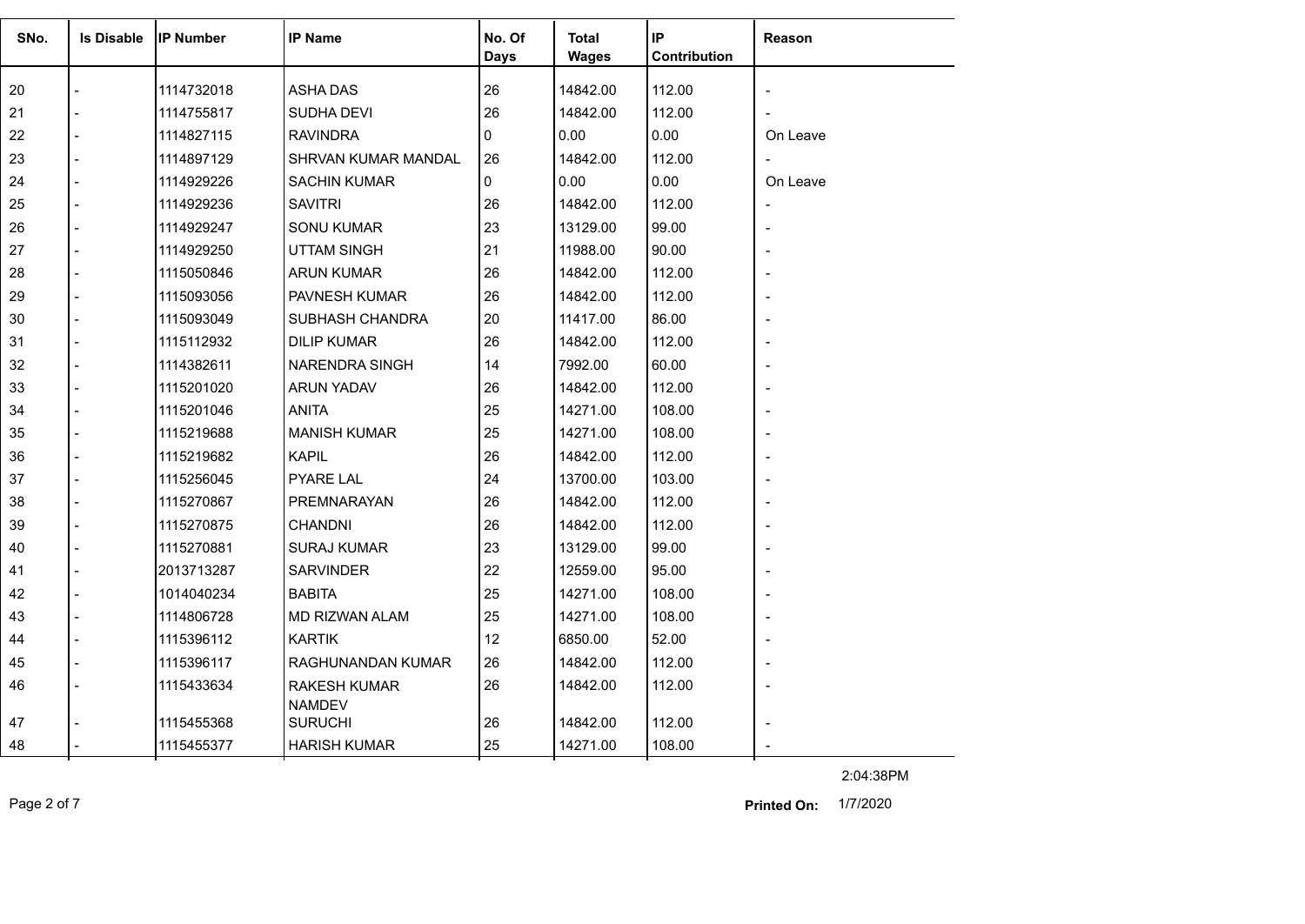| SNo. | <b>Is Disable</b> | <b>IP Number</b> | <b>IP Name</b>                       | No. Of       | <b>Total</b> | IP           | <b>Reason</b>            |
|------|-------------------|------------------|--------------------------------------|--------------|--------------|--------------|--------------------------|
|      |                   |                  |                                      | <b>Days</b>  | <b>Wages</b> | Contribution |                          |
| 49   |                   | 1115070046       | <b>BRAJENDRA KUMAR</b>               | 26           | 14842.00     | 112.00       |                          |
| 50   |                   | 1013823285       | <b>SHAMBHOO</b>                      | 26           | 17991.00     | 135.00       |                          |
| 51   |                   | 1115487427       | <b>RAM MOHAN</b>                     | 0            | 0.00         | 0.00         | On Leave                 |
| 52   |                   | 1115487433       | <b>SACHIN</b>                        | 26           | 14842.00     | 112.00       | $\overline{\phantom{a}}$ |
| 53   |                   | 1013634471       | <b>VIPIN</b>                         | 26           | 14842.00     | 112.00       |                          |
| 54   |                   | 1013645087       | SURENDER-1                           | 26           | 14842.00     | 112.00       |                          |
| 55   |                   | 1014012424       | <b>LOKENDER KUMAR</b>                | 26           | 14842.00     | 112.00       |                          |
| 56   |                   | 1013847198       | <b>PRABHA</b>                        | 23           | 13129.00     | 99.00        |                          |
| 57   |                   | 1014056066       | <b>RAVI KUMAR</b>                    | 26           | 14842.00     | 112.00       |                          |
| 58   |                   | 1014046982       | <b>HIRA LAL SAHU</b>                 | 26           | 14842.00     | 112.00       |                          |
| 59   |                   | 1014375658       | <b>BAMBAM KUMAR</b><br><b>PASWAN</b> | 24           | 13700.00     | 103.00       |                          |
| 60   |                   | 1014099772       | <b>SHARWAN KUMAR RAM</b>             | 26           | 14842.00     | 112.00       |                          |
| 61   |                   | 1014335081       | MANOJ KUMAR SAH                      | 18           | 10275.00     | 78.00        |                          |
| 62   |                   | 1014356137       | <b>RUMA</b>                          | 26           | 14842.00     | 112.00       |                          |
| 63   |                   | 1014178107       | ANUBHAV SINGH                        | 25           | 14271.00     | 108.00       |                          |
| 64   |                   | 1014236394       | <b>BHUPENDER</b>                     | 26           | 14842.00     | 112.00       |                          |
| 65   |                   | 1014193451       | ONKAR KUMAR PASWAN                   | $\mathbf{0}$ | 0.00         | 0.00         | On Leave                 |
| 66   |                   | 1014178106       | <b>MUKESH KUMAR GUPTA</b>            | 26           | 14842.00     | 112.00       | $\overline{\phantom{a}}$ |
| 67   |                   | 1115487421       | <b>YOGESH</b>                        | 26           | 14842.00     | 112.00       |                          |
| 68   |                   | 1013634345       | SONU kumar gupta                     | 26           | 17991.00     | 135.00       |                          |
| 69   |                   | 1014245211       | <b>SANJAY KUMAR</b>                  | $\Omega$     | 0.00         | 0.00         | Left Service             |
| 70   |                   | 1014254513       | POOJA KUMARI                         | 25           | 14271.00     | 108.00       |                          |
| 71   |                   | 2013796494       | <b>MOHINI</b>                        | 25           | 14271.00     | 108.00       |                          |
| 72   |                   | 1013634472       | <b>CHANDER PAL</b>                   | 24           | 13700.00     | 103.00       |                          |
| 73   |                   | 1115507078       | <b>RUBI CHAUBE</b>                   | 6            | 3425.00      | 26.00        |                          |
| 74   |                   | 1115507018       | <b>MANOHAR PASWAN</b>                | 26           | 14842.00     | 112.00       |                          |
| 75   |                   | 1115528771       | <b>SUSHILA</b>                       | 0            | 0.00         | 0.00         | <b>Left Service</b>      |
| 76   |                   | 1115523767       | <b>NEERAJ KUMAR</b>                  | 26           | 14842.00     | 112.00       | $\overline{\phantom{a}}$ |
| 77   |                   | 1115523790       | <b>AMIT KUMAR</b>                    | 26           | 14842.00     | 112.00       |                          |
|      |                   |                  |                                      |              |              |              |                          |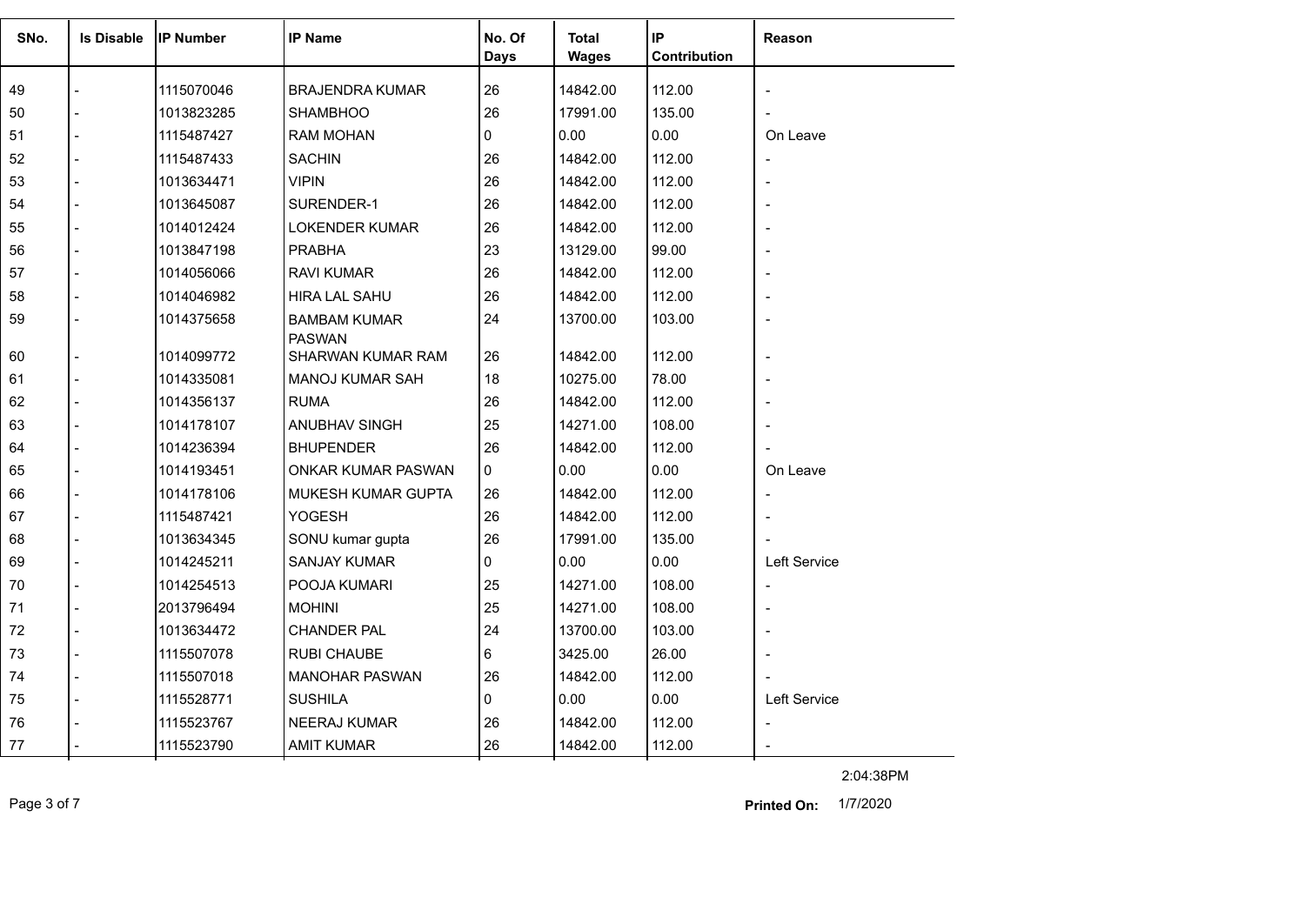| SNo. | <b>Is Disable</b> | <b>IP Number</b> | <b>IP Name</b>         | No. Of<br>Days | <b>Total</b><br><b>Wages</b> | IP<br>Contribution | Reason                   |
|------|-------------------|------------------|------------------------|----------------|------------------------------|--------------------|--------------------------|
| 78   |                   | 1115523799       | <b>SAWAN PASWAN</b>    | 0              | 0.00                         | 0.00               | On Leave                 |
| 79   |                   | 1115543462       | <b>SUNIL</b>           | 25             | 14271.00                     | 108.00             |                          |
| 80   |                   | 1115543478       | KAILASH PASWAN         | 0              | 0.00                         | 0.00               | On Leave                 |
| 81   |                   | 1115543485       | <b>NIPU DEVI</b>       | 26             | 14842.00                     | 112.00             | $\overline{\phantom{a}}$ |
| 82   |                   | 1115543500       | <b>MILAN CHELL</b>     | 26             | 14842.00                     | 112.00             |                          |
| 83   |                   | 1115543576       | <b>MO NADEEM</b>       | 0              | 0.00                         | 0.00               | On Leave                 |
| 84   |                   | 1115543652       | PREM CHAND             | 26             | 14842.00                     | 112.00             | $\overline{\phantom{a}}$ |
| 85   |                   | 1115543667       | VISHAL KUMAR           | 8              | 4567.00                      | 35.00              |                          |
| 86   |                   | 1115543747       | <b>PARDEEP</b>         | 26             | 14842.00                     | 112.00             |                          |
| 87   |                   | 1115561340       | <b>MUINUDDEEN</b>      | 26             | 14842.00                     | 112.00             |                          |
| 88   |                   | 1115561358       | <b>RAJESH</b>          | 25             | 14271.00                     | 108.00             |                          |
| 89   |                   | 1115561362       | <b>RAHUL KUMAR</b>     | 26             | 14842.00                     | 112.00             |                          |
| 90   |                   | 1115561370       | <b>ASHOK SHARMA</b>    | 8              | 4567.00                      | 35.00              | $\overline{\phantom{a}}$ |
| 91   |                   | 1115561375       | PINTU GAUTAM           | 25             | 14271.00                     | 108.00             |                          |
| 92   |                   | 1115561389       | <b>RAJESH KUMAR</b>    | 24             | 13700.00                     | 103.00             |                          |
| 93   |                   | 1115561397       | <b>MD SALMAN</b>       | 24             | 13700.00                     | 103.00             |                          |
| 94   |                   | 1115561412       | RAM ROOP               | 23             | 13129.00                     | 99.00              |                          |
| 95   |                   | 1115561424       | <b>DEEPAK BHILWARA</b> | 20             | 11417.00                     | 86.00              |                          |
| 96   |                   | 1115543719       | RANI KASHYAP           | 26             | 14842.00                     | 112.00             |                          |
| 97   |                   |                  |                        | 26             |                              |                    |                          |
|      |                   | 1115543734       | <b>ASHISH KUMAR</b>    | 25             | 14842.00<br>14271.00         | 112.00<br>108.00   |                          |
| 98   |                   | 1115577400       | <b>SUNIL KUMAR</b>     |                |                              |                    |                          |
| 99   |                   | 1115577412       | ANUJ KUMAR             | 24             | 13700.00                     | 103.00             |                          |
| 100  |                   | 1115577415       | AMARJEET KUMAR         | 25             | 14271.00                     | 108.00             |                          |
| 101  |                   | 1115577422       | <b>SONIA</b>           | 0              | 0.00                         | 0.00               | Left Service             |
| 102  |                   | 1115577444       | <b>RAM KUMAR</b>       | 26             | 14842.00                     | 112.00             | $\overline{a}$           |
| 103  |                   | 1115577456       | SHIVENDER KUMAR        | 26             | 14842.00                     | 112.00             |                          |
| 104  |                   | 1013926536       | <b>SUDHANSHU</b>       | 10             | 5708.00                      | 43.00              |                          |
| 105  |                   | 1013847195       | <b>DINESH</b>          | 26             | 14842.00                     | 112.00             |                          |
| 106  |                   | 1014012415       | <b>ANIRUDH</b>         | 24             | 13700.00                     | 103.00             |                          |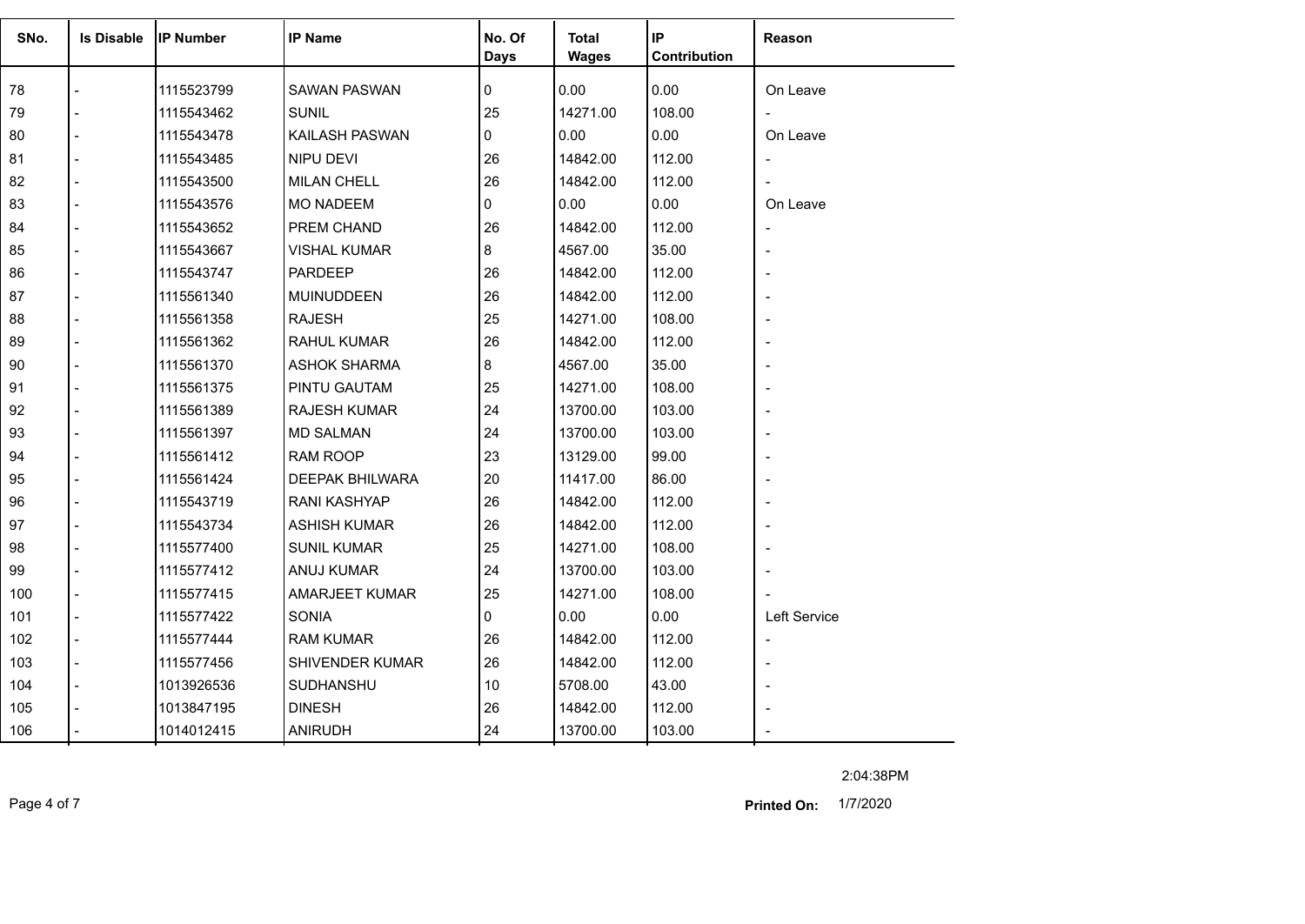| SNo. | <b>Is Disable</b> | <b>IP Number</b> | <b>IP Name</b>         | No. Of<br>Days | Total<br><b>Wages</b> | IP<br>Contribution | Reason         |
|------|-------------------|------------------|------------------------|----------------|-----------------------|--------------------|----------------|
| 107  |                   | 1115577466       | <b>DEEPAK SINGH</b>    | 24             | 13700.00              | 103.00             |                |
| 108  |                   | 1115578231       | <b>NITESH KUMAR</b>    | 23             | 13129.00              | 99.00              |                |
| 109  |                   | 1115577499       | SWALEHA BANO           | 26             | 14842.00              | 112.00             |                |
| 110  |                   | 1014081622       | <b>MANOJ</b>           | 25             | 14271.00              | 108.00             |                |
| 111  |                   | 1014344965       | <b>VEERENDRA</b>       | 25             | 14271.00              | 108.00             |                |
| 112  |                   | 1014392594       | KAILASH DEVI           | 26             | 14842.00              | 112.00             |                |
| 113  |                   | 1013634351       | <b>NARENDER</b>        | 23             | 13129.00              | 99.00              |                |
| 114  |                   | 1014046979       | MOHD. KURBAN           | 25             | 14271.00              | 108.00             |                |
| 115  |                   | 1014170728       | <b>ANKUR GAUTAM</b>    | 24             | 13700.00              | 103.00             |                |
| 116  |                   | 1013578727       | CHANCHAL               | 13             | 7421.00               | 56.00              |                |
| 117  |                   | 1115577511       | <b>SURAJ</b>           | 24             | 13700.00              | 103.00             |                |
| 118  |                   | 1115577516       | <b>MANOJ KUMAR</b>     | 25             | 14271.00              | 108.00             |                |
| 119  |                   | 1115577524       | PRAKASH SINGH BISHT    | 25             | 14271.00              | 108.00             |                |
| 120  |                   | 1014046981       | MURTAZA ANSARI         | 21             | 11988.00              | 90.00              |                |
| 121  |                   | 1014401601       | <b>RAJESH</b>          | 18             | 10275.00              | 78.00              |                |
| 122  |                   | 1013799153       | <b>BHUPENDER</b>       | 25             | 14271.00              | 108.00             |                |
| 123  |                   | 1013926537       | ANUJ SHARMA            | 26             | 14842.00              | 112.00             |                |
| 124  |                   | 1014081633       | <b>RAJ SINGH</b>       | 24             | 13700.00              | 103.00             |                |
| 125  |                   | 1115577534       | PRADEEP KUMAR SINGH    | 26             | 17991.00              | 135.00             |                |
| 126  |                   | 1014170729       | <b>CHANDAN KUMAR</b>   | 25             | 14271.00              | 108.00             |                |
| 127  |                   | 1013830165       | SANDEEP                | 25             | 14271.00              | 108.00             |                |
| 128  |                   | 1115577541       | <b>DEEPAK</b>          | 25             | 14271.00              | 108.00             |                |
| 129  |                   | 1014210650       | <b>RAJ KUMAR</b>       | 25             | 14271.00              | 108.00             |                |
| 130  |                   | 1013958649       | RAJ KUMAR YADAV        | 18             | 10275.00              | 78.00              |                |
| 131  |                   | 1115595296       | RAKESH KUMAR JHA       | 26             | 14842.00              | 112.00             |                |
| 132  |                   | 1115595304       | <b>NAR SINGH KUMAR</b> | 25             | 14271.00              | 108.00             | $\blacksquare$ |
| 133  |                   | 1115595324       | <b>INDRAWATI</b>       | 25             | 14271.00              | 108.00             |                |
| 134  |                   | 1115595331       | <b>KAMLESH KUMAR</b>   | 26             | 14842.00              | 112.00             |                |
| 135  |                   | 1115595345       | <b>KOMAL KUMARI</b>    | 26             | 14842.00              | 112.00             |                |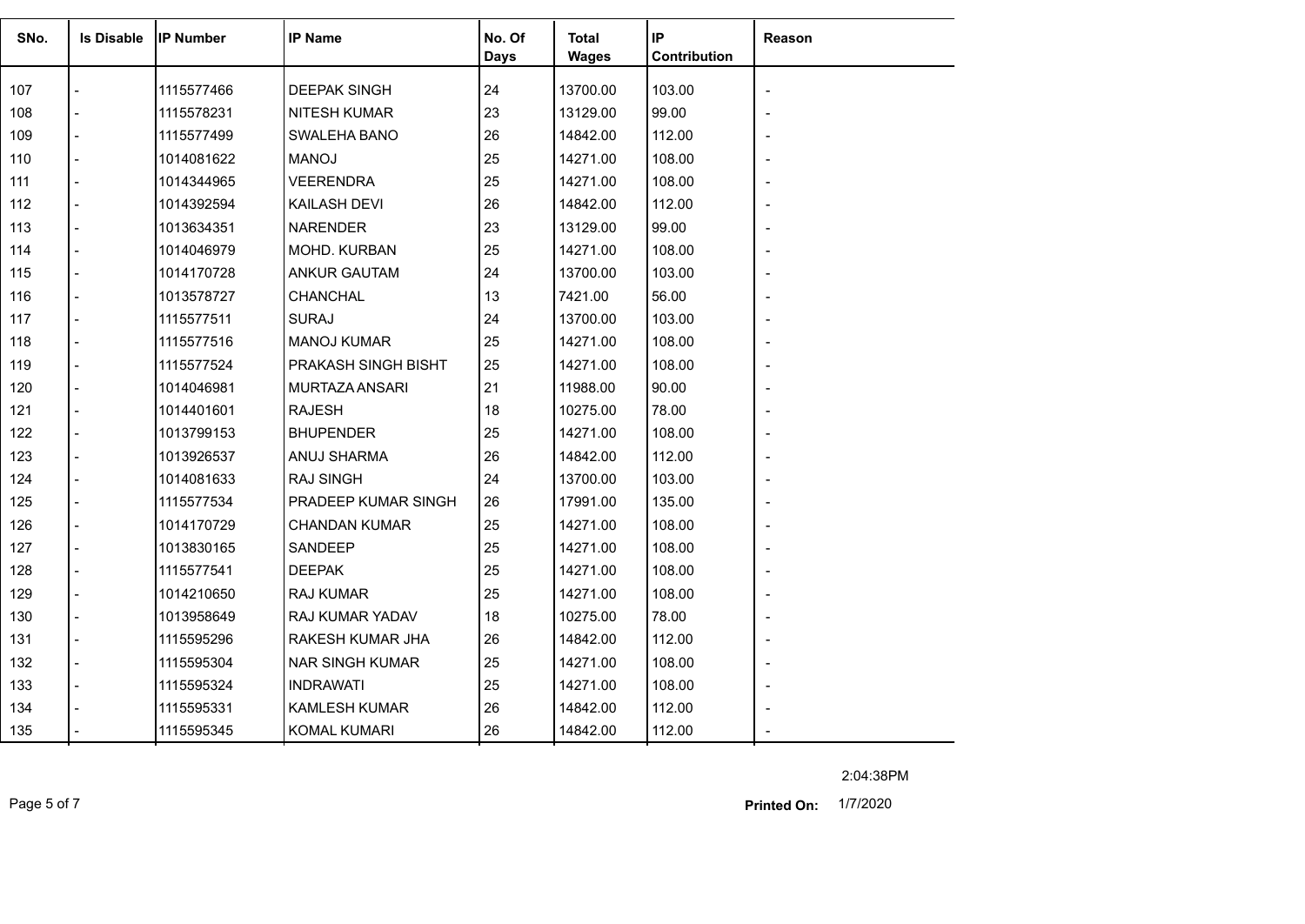| SNo. | <b>Is Disable</b> | <b>IP Number</b> | <b>IP Name</b>            | No. Of<br><b>Days</b> | <b>Total</b><br><b>Wages</b> | IP<br>Contribution | Reason                       |
|------|-------------------|------------------|---------------------------|-----------------------|------------------------------|--------------------|------------------------------|
| 136  |                   | 1115595354       | ANJU                      | 24                    | 13700.00                     | 103.00             | $\overline{\phantom{a}}$     |
| 137  |                   | 1115595365       | <b>MANOJ PASWAN</b>       | 26                    | 14842.00                     | 112.00             |                              |
| 138  |                   | 1115595373       | <b>SHIVAM SINGH</b>       | 26                    | 14842.00                     | 112.00             | $\blacksquare$               |
| 139  |                   | 1115595395       | <b>NEETU</b>              | 24                    | 13700.00                     | 103.00             |                              |
| 140  |                   | 1114400418       | <b>GYAN SINGH</b>         | 26                    | 14842.00                     | 112.00             |                              |
| 141  |                   | 1115595429       | SONU KUMAR PASVAN         | 25                    | 14271.00                     | 108.00             |                              |
| 142  |                   | 1114672235       | CHINTOO MANDAL            | 0                     | 0.00                         | 0.00               | On Leave                     |
| 143  | $\overline{a}$    | 1115612860       | <b>MANJU</b>              | 4                     | 2283.00                      | 18.00              | $\overline{a}$               |
| 144  |                   | 1115612863       | <b>PREETI</b>             | 24                    | 13700.00                     | 103.00             | $\overline{\phantom{a}}$     |
| 145  |                   | 1115612873       | <b>KULDEEP KUMAR</b>      | 26                    | 14842.00                     | 112.00             |                              |
| 146  |                   | 1115612881       | <b>RITU</b>               | 18                    | 10275.00                     | 78.00              | $\overline{\phantom{a}}$     |
| 147  |                   | 1115612901       | <b>MANISHI</b>            | 23                    | 13129.00                     | 99.00              |                              |
| 148  |                   |                  |                           | 0                     | 0.00                         | 0.00               | Left Service                 |
| 149  |                   | 1115612905       | <b>AFSANA</b>             | 26                    |                              |                    |                              |
|      |                   | 1013684162       | <b>ANIL KUMAR</b>         |                       | 14842.00                     | 112.00             | $\qquad \qquad \blacksquare$ |
| 150  |                   | 1115622121       | <b>RAJEEV KUMAR</b>       | 26                    | 14842.00                     | 112.00             |                              |
| 151  |                   | 1115622125       | <b>GOPAL</b>              | 26                    | 14842.00                     | 112.00             |                              |
| 152  |                   | 1115627606       | <b>DEEPIKA</b>            | 26                    | 14842.00                     | 112.00             |                              |
| 153  |                   | 1115622128       | PHAHIMUDDEEN              | 26                    | 14842.00                     | 112.00             | $\overline{a}$               |
| 154  |                   | 1115614456       | <b>VICKY KUMAR</b>        | 25                    | 14271.00                     | 108.00             |                              |
| 155  |                   | 1115627609       | <b>KAMAL KISHOR</b>       | 24                    | 13700.00                     | 103.00             | $\overline{\phantom{a}}$     |
| 156  |                   | 1114211758       | <b>MAMTA</b>              | 25                    | 14271.00                     | 108.00             |                              |
| 157  |                   | 1115643544       | <b>BHANU PRATAP SINGH</b> | 26                    | 14842.00                     | 112.00             |                              |
| 158  |                   | 1115643536       | <b>KULDEEP KUMAR</b>      | 24                    | 13700.00                     | 103.00             | $\blacksquare$               |
| 159  |                   | 1115643527       | <b>VIKAS KUMAR SAH</b>    | 25                    | 14271.00                     | 108.00             |                              |
| 160  | $\overline{a}$    | 1115634407       | <b>ANIL</b>               | 26                    | 14842.00                     | 112.00             | L,                           |
| 161  | $\blacksquare$    | 1115634387       | <b>MUKESH KUMAR</b>       | 25                    | 14271.00                     | 108.00             | $\overline{\phantom{a}}$     |
| 162  |                   | 1115634393       | <b>RAM ASHISH</b>         | 21                    | 11988.00                     | 90.00              |                              |
| 163  |                   | 1115637395       | <b>PRADESH</b>            | 25                    | 14271.00                     | 108.00             |                              |
| 164  |                   | 1115634400       | RUPALI RAJ GUPTA          | 22                    | 12559.00                     | 95.00              |                              |